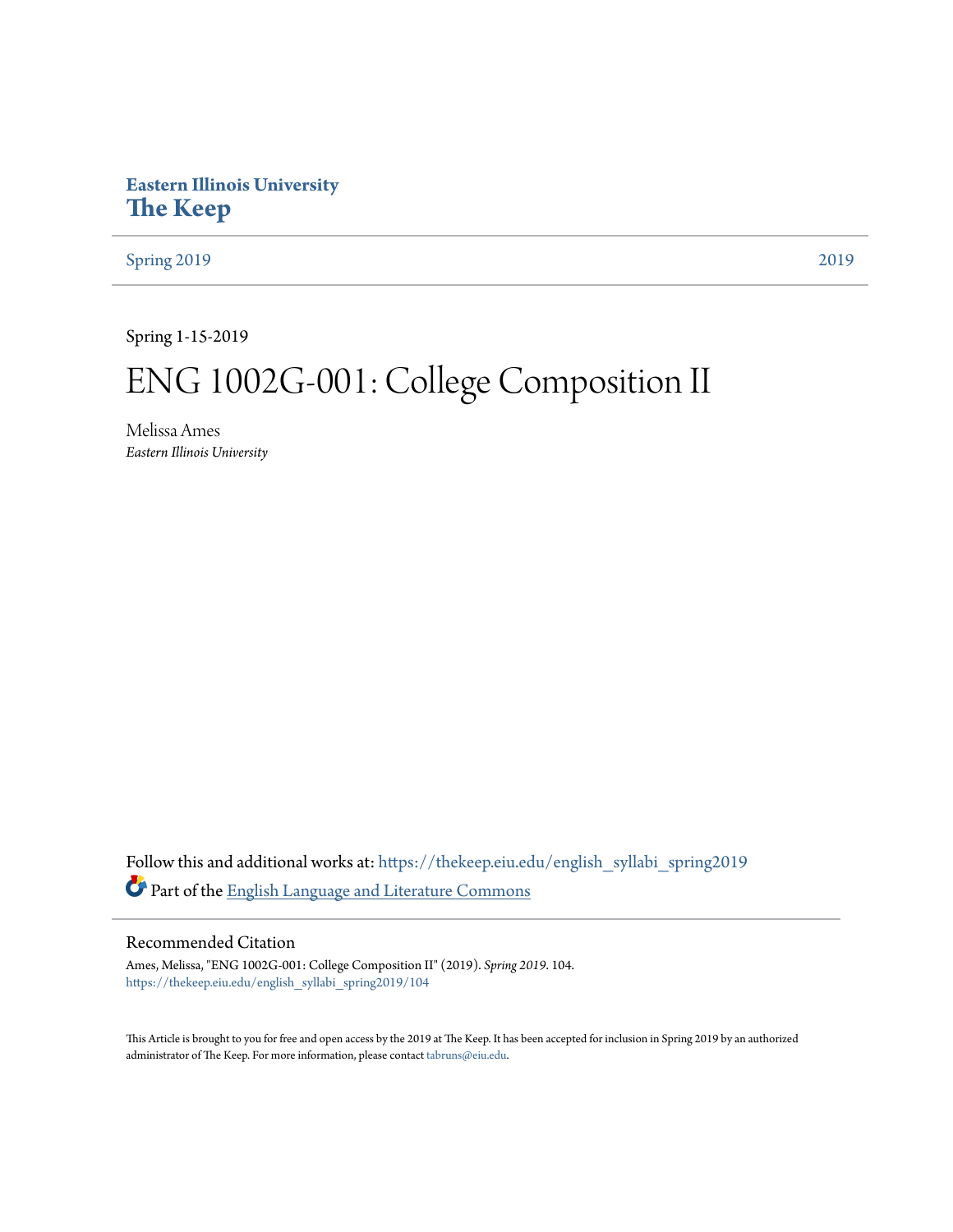# English 1002G - College Composition II, Honors: Argument & Critical Inquiry Course Policy & Syllabus

Spring 2019 - TR- 12:30am-l :45pm - 3210 Coleman Hall

Instructor: Dr. Melissa Ames Graduate Student Instructor: Brandi Gard Office: 3821 Coleman Hall Office Hours: T/R 9:00am-l O:OOam T/R 2:00pm-3:00pm W 10:00am-10:30am Or by Appointment Email: mames@eiu.edu (please do not use the email provided by D2L)

Catalogue Descriptiou: College Composition II focuses on argumentation and the critical inquiry and use of sources and arguments. Course work entails analyzing others' arguments and writing a variety of well-researched and ethically responsible arguments. Students gain further practice finding relevant information from a variety of sources and evaluating, synthesizing, and presenting that information (3-0- 3, WC)

Course Description: In 2016 the Oxford Dictionaries named "post-truth" the word of the year. This course interrogates the concept and practices of argument in an era where infotainment and "alternative facts" abound. Students will study the arguments of others and fonn their own that engage with societal issues, debates, and problems at both the local and national levels. Course assignments and readings will allow students to write in different genres, develop various multimodal composition skills, question best practices for civic engagement, and understand the importance of digital literacy and ethically responsible argument.

Course Objectives: After the successful completion of this course, students will be able to:

- l. Apply the principles of argument--claims, reasons, evidence, assumptions, counterarguments, and counter-argumentation-in written documents.
- 2. Produce cogent written arguments that consider ideas, issues, problems, and evidence from multiple perspectives.
- 3. Evaluate primary and secondary source evidence, including quantitative data, to determine its credibility, appropriateness, and relevance.
- 4. Integrate sources ethically, appropriately, and consistently in written documents.
- 5. Use data and create graphical elements in their writing.
- 6. Recognize how to transfer their writing processes, understanding of rhetorical principles, genre awareness, understanding of argumentative principles, and the research process to other writing situations.
- 7. Craft arguments in different modalities (e.g. through visuals and oral presentation).
- 8. Craft purposeful adequately developed paragraphs and sentences that are direct, economical, free of ambiguity, and structurally appropriate for the content and audience.
- 9. Revise documents by participating in peer review workshops and writing conferences in order to create possible products for inclusion in their electronic writing portfolio.
- 10. Understand the role that argumentation and digital/media literacy has in civic engagement.

# Required Texts:

Ackley, Katherine Anne. *Perspectives on Contemporary Issues: Reading across the Disciplines.*  Stamford, CT: Cengage Learning, 2015.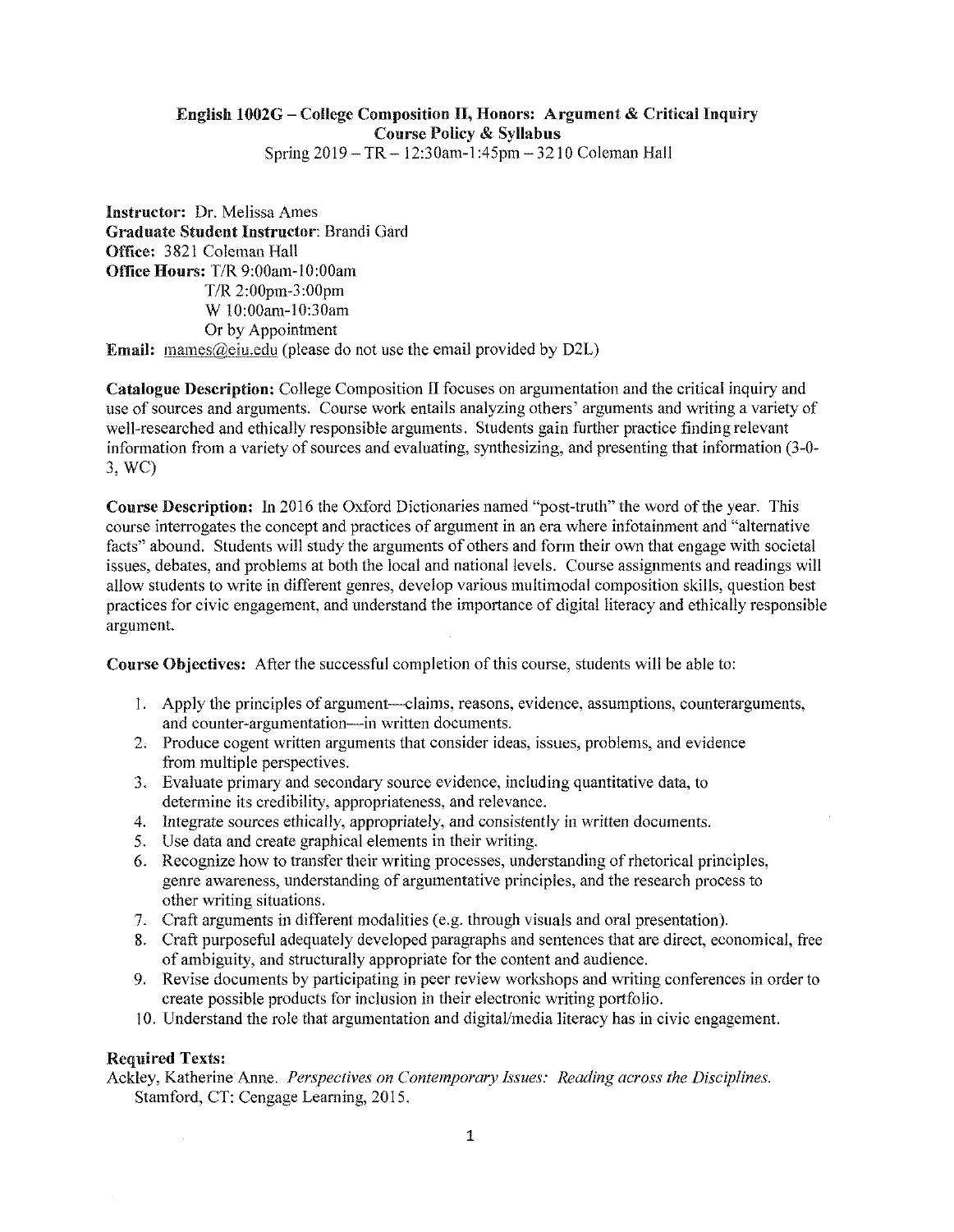Arola, Kristin L. *Writer/Designer: A Guide to Making Multimodal Projects.* Boston: Bedford/St. Martin's, 2014.

Faigley, Lester. *The Brief Penguin Handbook.* Upper Saddle River, NJ: Pearson, 2015.

**Ramage, John D., John C. Bean, and June Johnson.** Writing Arguments: A Rhetoric with Readings. 10<sup>th</sup> ed. Upper Saddle River, NJ: Pearson, 2016.

Note: Additional Readings/Excerpts will be available on D2L as indicated on the syllabus.

Materials: Writing instruments, paper, a storage system for returned work and supplementary materials, USB-compatible device for saving documents (i.e. a thumb drive), access to word processing and other design software.

Course Requirements: This course consists of in-class writing activities, discussion of assigned readings, peer review sessions, out-of-class writing/designing assignments of varying lengths, and presentations. Your grade will be based on a point system that factors in all scores you earn on all assignments and in-class work/participation. Attendance is mandatory and will be factored into your inclass grade. Active and constructive class participation will make a positive impact on your overall grade. Detailed assignment instructions and scoring rubrics will accompany all major assignments as the course progresses.

#### In-Class Work/Participation (350pts):

*Daily work-* includes in-class activities, writing, peer response, informal group work, and informal presentations.

*Response Pieces* – includes short formal or informal written responses to the required reading, the media critiques, and class discussion/debates.

*Participation* – **includes attendance**, participation in class activities, and course preparation. Points may be deducted due to tardiness/early departure, lack of participation, failure to bring texts and other needed materials to class, and/or behavior that distracts from class activities.

#### Formal Writing/Design Assignments/Essays & Presentations (1000pts):

*Analyzing* & *Forming Argument in Different Media* & *Genres (400pts Iota/)-* Students will analyze various arguments and composes their own in print and visual media. Assignments include:

- Argument Analysis Essay (composition mode: linguistic, 2-3pgs/500-750 words; lOOpts)
- Proposal Argument (composition mode: linguistic, 2-3 pgs/500-750 words; I OOpts)
- Visual Argument/Infographic (composition mode: linguistic, aural & visual, 2-3 pgs/500-750 words; 100pts)
- Writer Skill Inventory/Growth Assessment (composition mode: linguistic, 2-3 pages/500-750 words: 100pts)

*Argument Research Proiect* - *Semester-Long Project (600pts)* - Students will engage in a debate concerning contemporary social issues/policy. The result of this semester long inquiry will be a:

- Topic Submission List (composition mode: linguistic, 25-100 words; completion grade)
- Annotated Bibliography (composition mode: linguistic, 3-5pgs/750-1500 words; 100pts)
- Literature Review: this paper synthesizes the research from the Annotated Bibliography and will act as an early portion of the final essay (composition mode linguistic, 2-3pgs/500-750 words; 100pts)
- Rebuttal Paper: this paper counters claims made by the opposition and will act as a later portion of the final essay (composition mode linguistic, 2-3pgs/500-750 words; 100pts)
- Formal (MLA) Argument Research Paper: this argument-based essay will synthesize research to take a stance on a controversial issue (composition mode: linguistic & visual, 7- 1 Opgs/1750-2500 words; 200pts)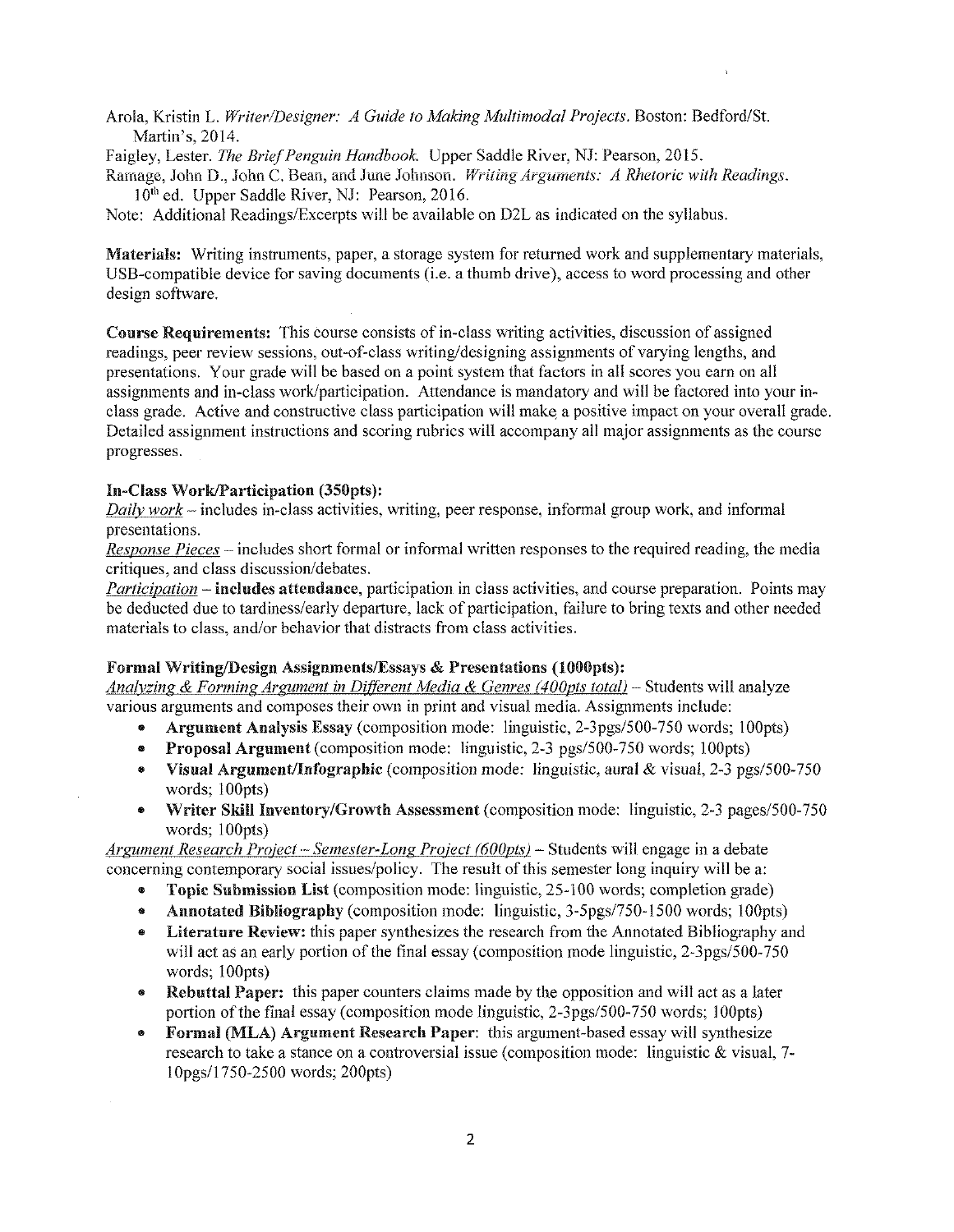• Multimodal Class Presentation: this will provide an overview of the research project (composition mode: aural & visual,  $3-4pgs/750-1000$  words; 100pts)

# **Writing/Design Process & Reflection (400pts):**

*Peer Editing & Conferences (200pts)* – Conversing with others about one's own composing practices is an avenue for exploring differing perspectives and opening up one's self to honest reflection. Reviewing the work of others is also valuable as it exposes students to various topics of study and different writing and design styles. Peer review sessions are strategically placed before each major assignment is due and participation in these is expected. (Composition mode: aural and linguistic, length will vary depending on feedback required, but should result in a minimum of 1500 words)

# *Artist Reflections (200pts)*

Students are required to write artist statements reflecting on each writing assignment, including how they have implemented the feedback given in prior assignments. (Composition mode: linguistic, length will vary depending on required feedback but should result in a minimum of 1250words)

Course Grade: Your grade in this course will be calculated using a straight point system and standard grading scale. As determined by the University's General Education curriculum, final course grades for this course are A, B, C, or NC (no credit) and plus and minuses are not utilized. Your final grade will be determined by the following breakdown and grading scale:

| Formal Writing Assignments/Essays:                                                                | $1000$ pts                           |
|---------------------------------------------------------------------------------------------------|--------------------------------------|
| Writing Process/Supporting Assessments:<br>In-Class Work/Participation:<br>Total Points Possible: | $400$ pts<br>$350$ pts<br>$1750$ pts |

 $A = 90\% -100\%$  $B = 80\% - 89\%$  $C = 70\% - 79\%$  $NC = 0\% -69\%$ 

#### Instructor Class Policies:

*Submitted Assignments:* All documents must be submitted on time and have a professional appearance. Every assignment should be typed and formatted according to current MLA guidelines and standards when applicable. (For help with MLA, please utilize the section overviews in your textbooks or visit Purdue's Online Writing Lab at: http://owl.english.purdue.edu). When formal assignments (anything balded on syllabus schedule) are turned in they will be submitted via D2L. Rough drafts can be reviewed in print or digital format as preferred. For your own protection, keep copies of all completed work and drafts. When saving your files be sure to use the following format: last name - assignment title.doc or docx.

*Assignment Due Dates:* LATE ASSIGNMENTS WILL NOT BE ACCEPTED AND WILL RESULT IN A GRADE OF ZERO (0). Assignments, including drafts, are due by the start of class or as specified on the syllabus. Computer Classroom printers are for in-class activities only, so bring hard copies of any required print work to class. E-mail attachments will not be accepted as substitutes for hard copies of your work or D2L submissions. Computer and printer problems are not an excuse for turning in late work, so draft and print well in advance (and save often!).

*Revision of Essays:* Since this course focuses on writing and design as process, students will revise pieces throughout the semester. Students will reflect on their writing progress at the completion of individual assignments and at the end of the semester. Students may choose to select one of their essays for inclusion in their Electronic Writing Portfolio (an EIU graduation requirement). Step-by-step instructions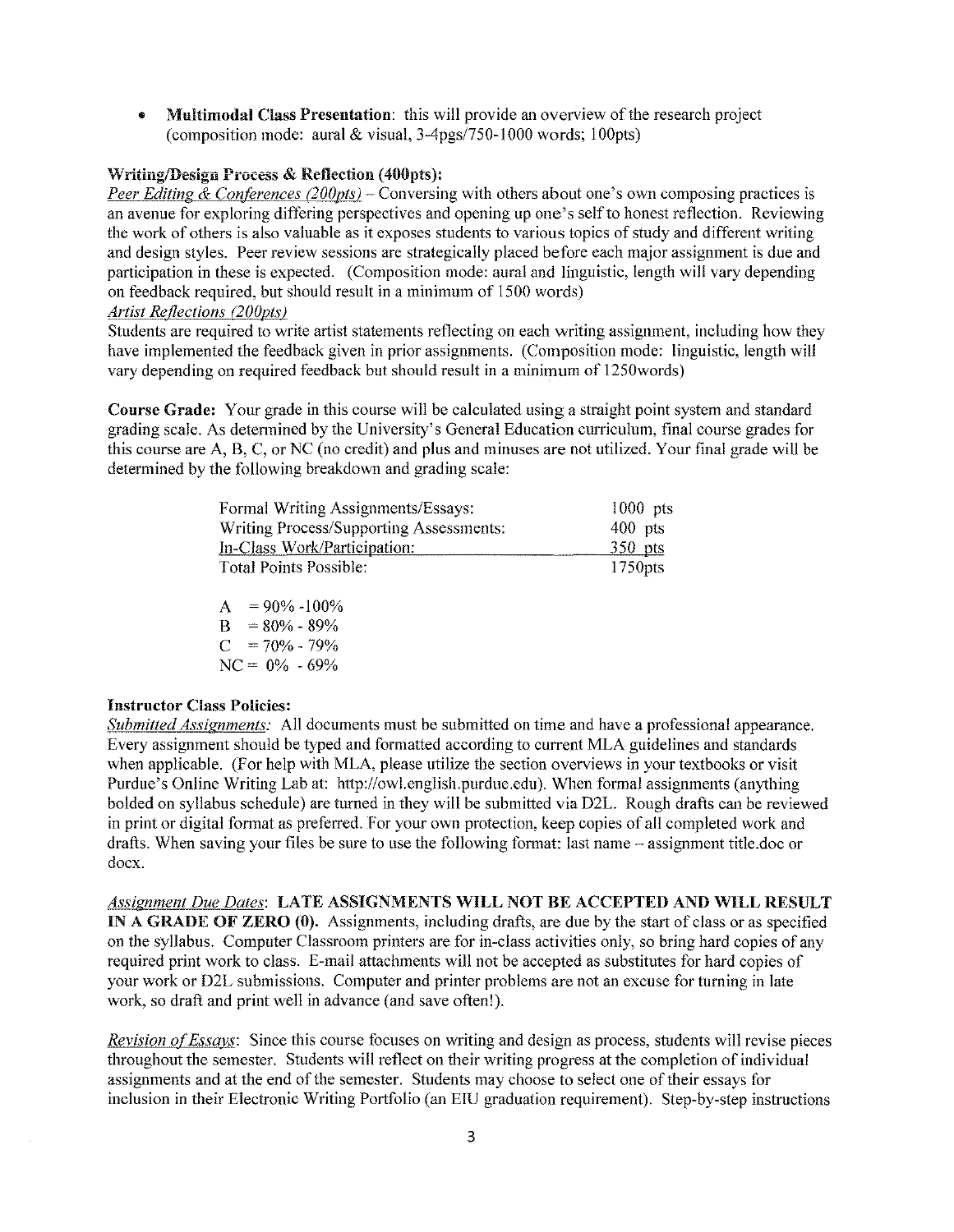for submitting work for your EIU Electronic Portfolio are available online at http://www.eiu.edu/-assess/ewpmain.php.

*Jn-Class Work:* In-class activities must be completed in the class period they are assigned. No make-ups will be given on any of these activities unless arrangements have been made with the instructor in advance.

*Class Attendance:* Because this course emphasizes writing/design as process and as collaborative activity, attendance is essential. During the projects, your classmates will rely on your feedback. Class exercises, peer responses, and group work cannot be made up and their lack of completion will negatively affect your in-class work/participation grade. Therefore, absences negatively affect your grade. After three absences a student's grade drops a half a grade (5%) for each additional absence. For an absence to be excused it must be considered a legitimate and verifiable emergency and documentation must be provided. Legitimate and verifiable emergencies include those instances for which you can provide documentation for why you had to miss class. Acceptable documents include accident reports, doctors' notes, hospital forms, and employer notices. Although these documents will be accepted, any pattern of documented absences will be questioned and addressed. If it is an excused absence, attending a pre-approved workshop or lecture appropriate to the course description, you can make up the time but not the work missed. Perfect attendance merits the addition of 25 extra-credit points to the in-class work/participation category.

*Proper Documentation of Emergency:* Assignments may only be turned in late if the student provides documentation of an emergency that prevented him/her from attending class. Proper documentation must be an original document (no photocopies), containing the student's name, and cover the date(s) in question, and be signed by a professional (i.e. doctor). An email is not typically considered proper documentation.

*Presentations:* Please be present when you are scheduled to give a presentation. If you miss class on the day of a scheduled presentation and your absence is undocumented you will receive a zero and will not be able to make up the presentation.

*Academic Integrity/Plagiarism:* In accordance with English Department and University policies, "Any teacher who discovers an act of plagiarism- 'The appropriation or imitation of the language, ideas, and/or thoughts of another author, represented as one's original work' *(Random House Dictionary of the English Language*) – has the right and responsibility to impose upon the guilty student an appropriate penalty up to an including immediate assignment of the grade of F for the assigned essay, a grade of NC for the course, and an report filed with the Judicial Affairs Office." The best argument against plagiarism is that you cheat yourself out of the education you are here to obtain when you copy someone else's work. If you believe that a specific instance in your writing/design might constitute plagiarism, please consult me prior to turning in the final draft. In short, students are expected to maintain principles of academic integrity and conduct as defined in ElU's Code of Conduct

(http://www.eiu.edu/judicial/studentconductcode.php ). Violations will be reported to the Office of Student Standards.

*Instructor Access and Response Time:* Students are encouraged to make use of office hours or make an appointment to discuss anything about the class, the profession, etc. Communication via email is also welcome. (Please always follow professional email etiquette and include some kind of address and a signature in your emails (i.e., Dear Dr./Professor X, This is Y from [course name] and I have a follow-up question about [purpose of email]. I look forward to hearing from you. Sincerely, Y). Although I have a reputation for being a super speedy email responder, please allow up to 24 hours for me to respond during normal business hours (M-F 9-5) and longer on nights, weekends and holidays. Please note that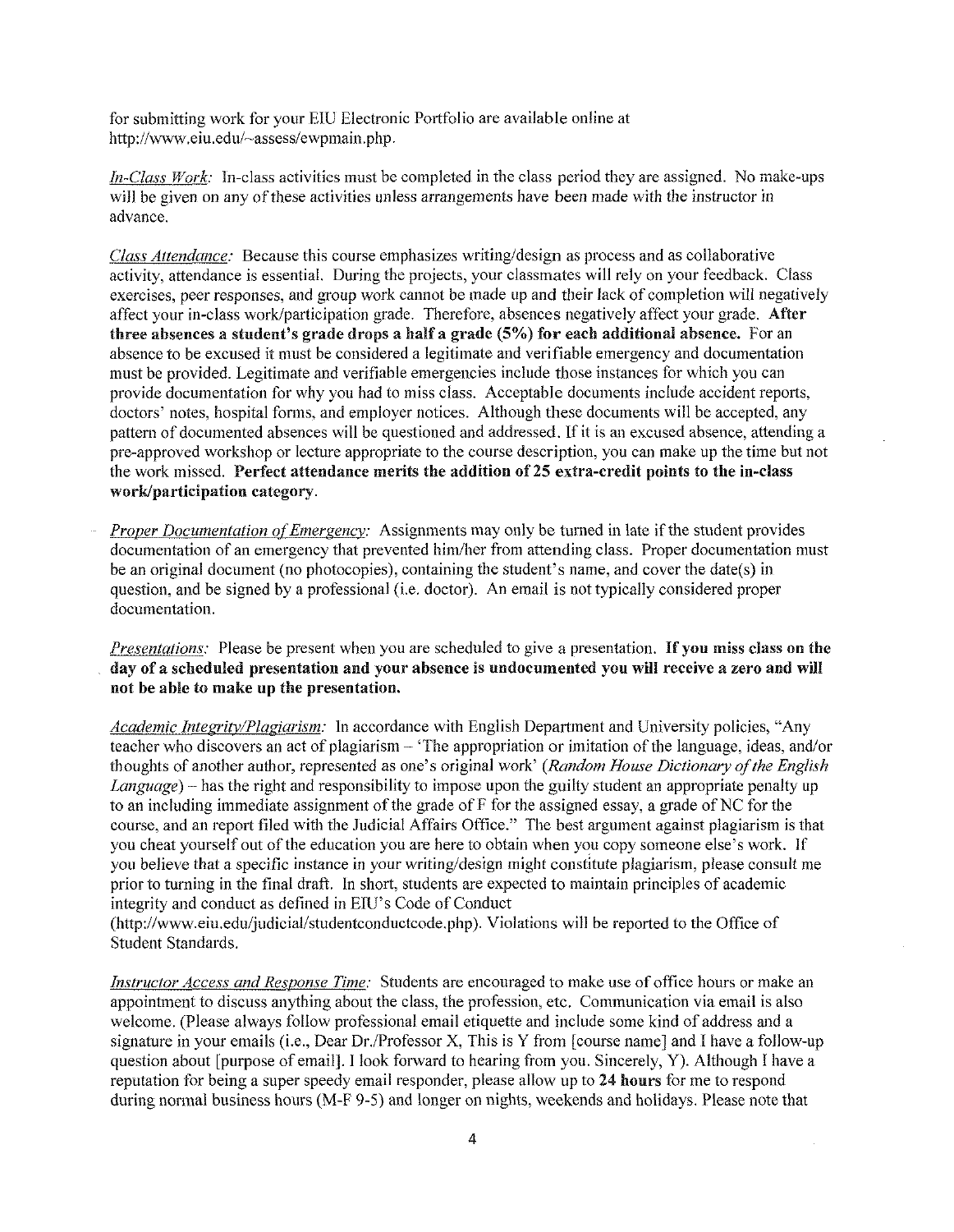you can expect feedback and assessment (i.e., comments and grades) to be retnrned within approximately one week. [In most cases I aim to return assignments the class period after they were submitted.] I will always email your school email addresses should school events, illness, emergencies, or other **circumstances cause a change in class plans or a delay in feedback. Please wait 24 hours after receiving a**  grade to ask about that grade, and note that instructors are not allowed to discuss grades over email (make an appointment to talk to me in person).

*Students with Disabilities:* If you are a student with a documented disability in need of accommodations to fully participate in this class, please contact the Office of Student Disability Services (OSDS). All accommodations must be approved through OSDS. Please stop by Ninth Street Hall, Room 2006, or call 217-581-6583 to make an appointment.

*Student Success Center* & *Writing Center:* Students who are having difficulty achieving their academic goals are encouraged to contact the Student Success Center (www.eiu.edu/-success) for assistance with time management, test taking, note taking, avoiding procrastination, setting goals, and other skills to support academic achievement. The Student Success Center provides individualized consultations. To make an appointment, call 217-581-6696, or go to 9th Street Hall, Room 1302. The Writing Center is also a resource that students can utilize to improve their performance in this course. For more information visit their website (http://castle.eiu.edu/writing/). To schedule an appointment, call 217-581-5929, or stop by Coleman Hall, Room 3110 during open hours.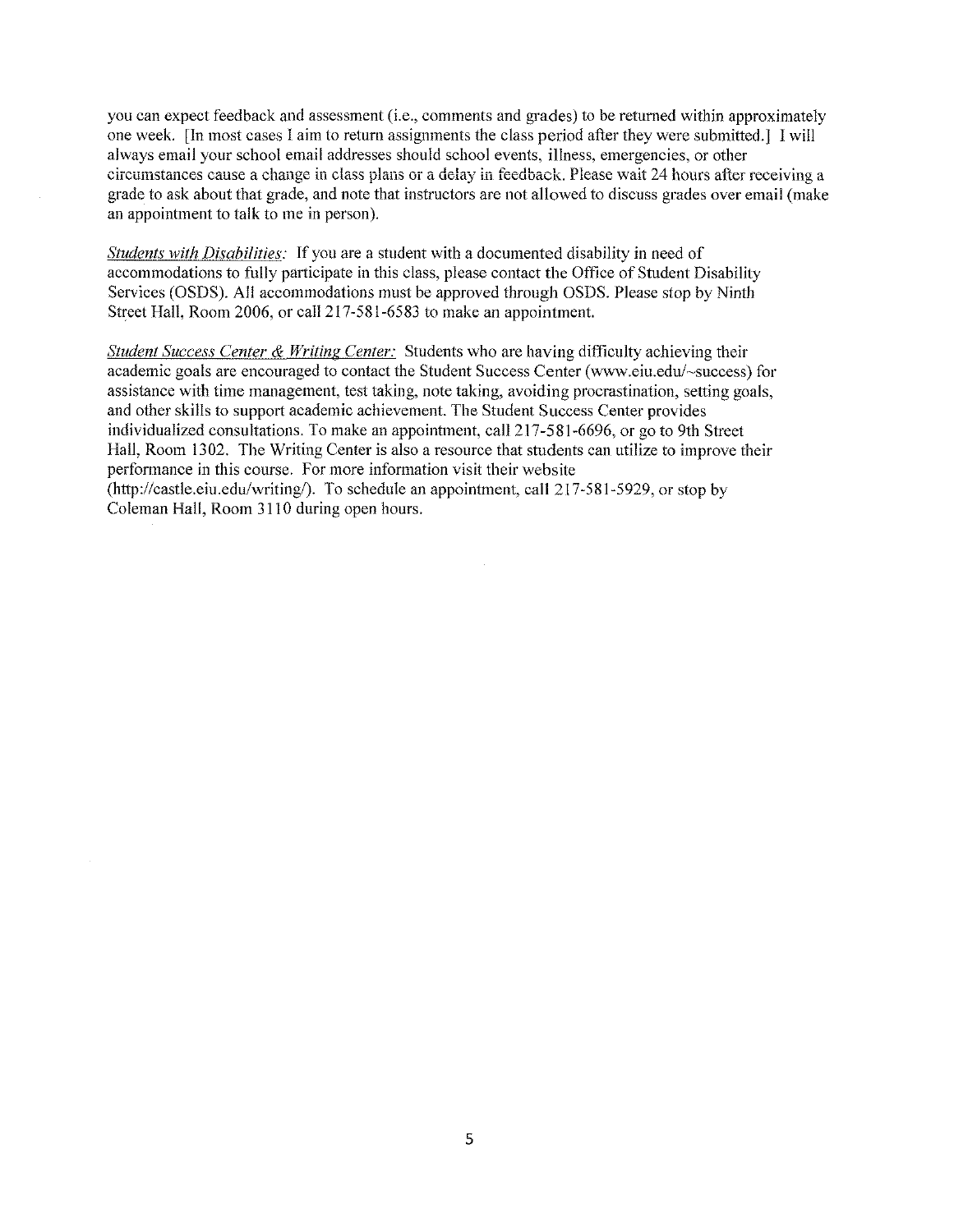# English 1002 Course Schedule *Argument in the Era of Infotainment* & *Alternative Facts*

#### Unit I. Understanding & Analyzing Arguments

# *Week#]*

- T  $1/8$  Course Introduction & Overview / The Features of Argument / Analyzing Arguments Post Class Reading: *Perspectives,* Ch 1
- $R$  1/10– Understanding Arguments & Claims / Analyzing Arguments Prepared Reading: *Writing Argument,* Ch 3, Ch 4, & Ch IO; "Structuring an Argument," *Perspectives* p. 81-84

#### *Week#2*

- T 1/15-Analyzing Arguments / Recognizing Fallacies / Workshop for Argument Analysis Prepared Reading: *Writing Argument,* Ch 6, Ch 7, Ch 8 & Appendix "Informal Fallacies"
- R 1/17- Evaluating Sources / Understanding Ideological Bias & the Echo Chamber / Research Time Prepared Reading: *Penguin* Ch 18 & Ch 19; "Narrowing Focus & Selecting Topics," *Perspectives,* p. 77-80 Sample Proposal Argument: "The Tethered Generation," *Writing Arguments,* p. 478-482 Assignment Due: Argument Analysis

#### Unit II. Argument as a Means to Solve Local Problem

#### *Week#3*

- **T 1/22– Proposal Arguments / Engaging with Local/Community Arguments** Prepared Reading: *Writing Arguments,* Ch 14; *Penguin,* Ch 6 & Ch 10 Reading for Argument Analysis: Choose ONE of the following, "Do Videos Kill," "Hip-Hop's Betrayal of Black Women," or "The Worst is Yet to Come," *Perspectives,* p. 214-228 Assignment Due: Preferred Topics for **Final** Argument Research Paper
- R 1/24 Using Research Effectively /The STAR Criteria for Evidence /Workshop for Proposal Argument Prepared Reading: *Writing Arguments,* Ch 5 & Ch 16 Sample Proposal Arguments: "All Kids Should Take 'Poverty 101," *Perspectives,* p. 341-343; "Why Companies Aren't Getting the Employees They Need," *Perspectives,* p. 510-514

# *Week#4*

- T 1/29 -Citing Sources / MLA / Workshop for Proposal Argument Essay Prepared Reading: *Writing Arguments,* Ch 17, *Penguin* Ch 21 & Ch 23 Sample Proposal Argument: "Why Legalizing Organ Sales Would Help to Save Lives," *Perspectives,* p. 451-455
- $R$  1/31 Effective Peer Review & Revision Strategies / Peer Editing / Understanding Genre Complete Rough Draft of Proposal Argument Due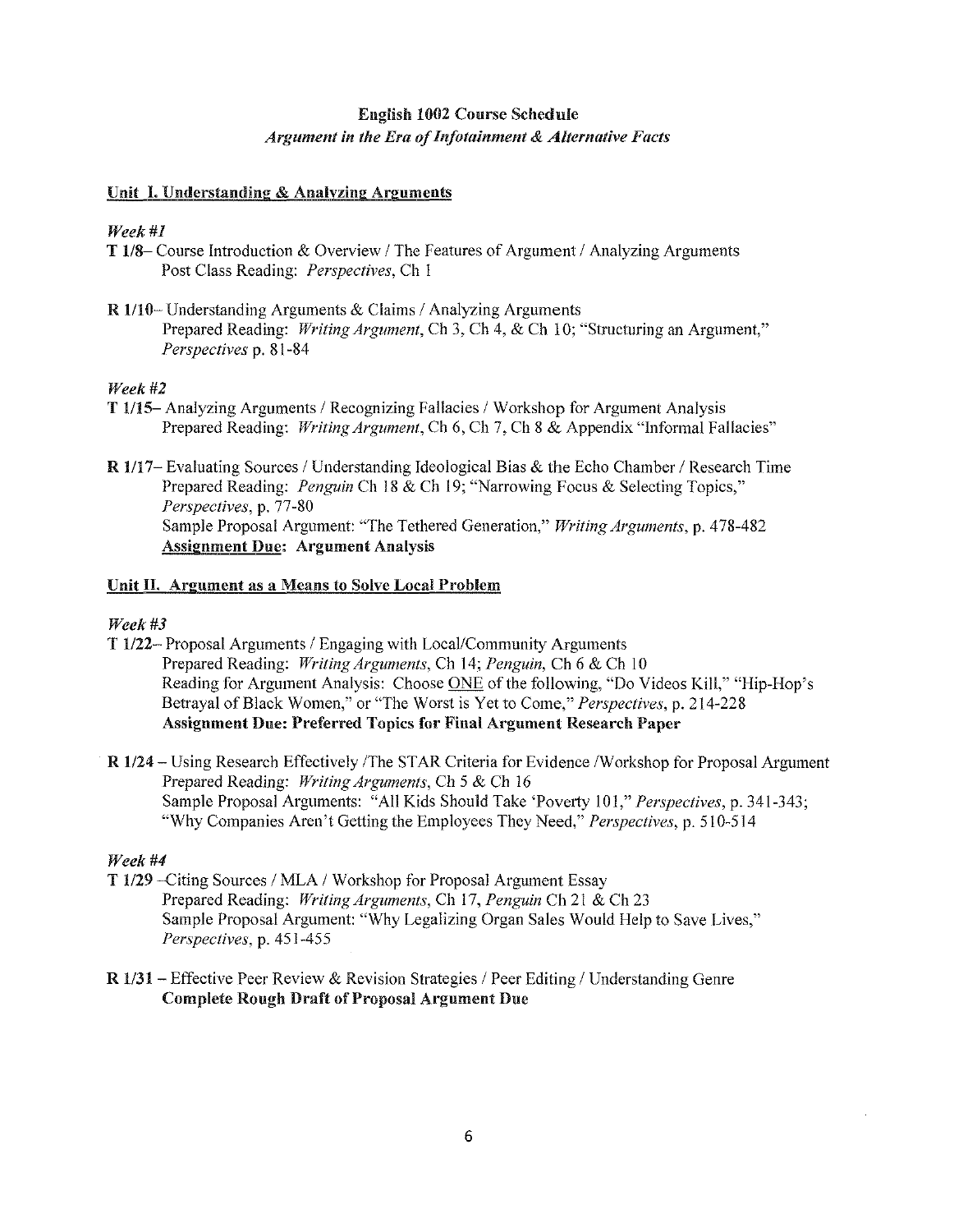*Week#5* 

 $T 2/5$  – Multimodal Composition / Analyzing & Crafting Visual Arguments Prepared Reading: *Writer/Designer,* Ch 1; *Writing Arguments,* Ch 9; "Revising," *Perspectives,*  p. 34-48

Assignment Due: Proposal Argument

R 2/7 -Visual Design Workshop for Infographic

Prepared Reading: *Writer/Designer,* Ch 2; "How to Read an Academic Article" (D2L) Potential Copy/Text & Images/Visuals for Infographic Must Be in Class

# *Week#6*

T 2/12 - Summary Writing / Workshop for Annotated Bibliography Prepared Reading: *Perspectives,* Ch 3 & Ch 7 Example of Summary Writing: Review/Re-Read *Perspectives,* p. 8-13 Assignment Due: Infographic Due Must Have Sources for Research Paper in Class for Workshop & Check

 $R$  2/14 – Peer Editing / Revising / Writing a Literature Review Prepared Reading: "Reviewing the Related Literature (Writing the Lit Review),"p.150-163 (D2L); "Making Sense of Readings" (D2L); *Perspectives,* Ch 2; *Penguin,* Ch 4 Complete Rough Draft of Annotated Bibliography Due

# Unit III. The Role of Argument in Civil Engagement at the National Level

# *Week#7*

 $T$  2/19 – Synthesis Writing / Crafting Effective Transitions / Workshop Literature Review Prepared Reading: *Perspectives,* Ch 6 Sample Argument Essay with Classic Structure: "Getting Real with Reality TV," *Perspectives,*  p. 272-276 Sample Essay with Literature Review: "Engaging Apolitical Adolescents," (D2L, note literature review runs from p. 4-9); Additional Student Models Available at: http://libguides.uwf.edu/c.php?g=215199&p=1420828 Assignment Due: Annotated Bibliography Due

R 2/21 - Workshop Time for Literature Review Sample Essay with Literature Review: "The Absent Fathers & Damaged Dads on ABC's *Lost,"*  (D2L, note literature review runs from p. 430-435)

# *Week#B*

 $T$  2/26 – Peer Editing / Revision & Conferencing

Sample Essay with Literature Review: "How to Save a Nation: Televisual Fiction Post-9/11" (D2L, note literature review runs from p. 117-124) Completed Rough Draft of Literature Review Due

R 2/28 -Critiquing & Using Numeric Data

Prepared Reading: *Writing Arguments,* Ch 9 Sample Argument Research Essay Using Numeric Data and Graphics: "Where Have the Good Men Gone?" *(Writing Arguments,* pg. 491-494) Assignment Due: Literature Review Due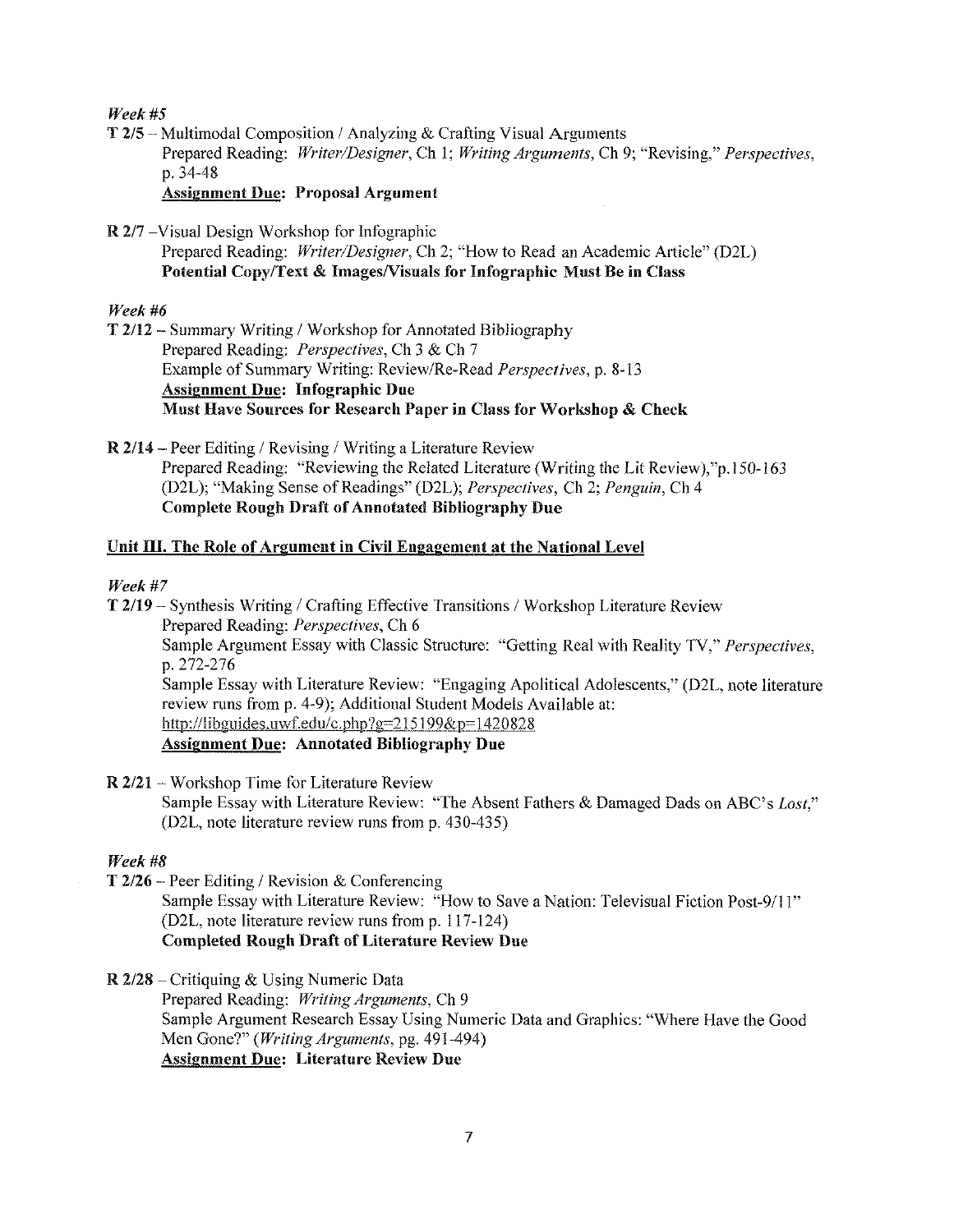#### *Week#9*

T 3/5- Countering Claims / Effective Debate Practices

Prepared Reading: Review/Re-Read *Writing Arguments,* Ch 7; Sample Essay with Strong Rebuttal Techniques: "The Myth of Mean Girls," *Perspectives, p. 103-105; "Social Connections," Perspectives, p. 423-425* 

R 3/7- Refuting the Opposition / Argument in the Age of Social Media / Workshop Rebuttal Paper Sample Essay with Strong Rebuttal Techniques: "Race in America," *Perspectives,* p. 385-387

#### [Spring Break!

#### *Week#JO*

T 3/19 - Refining Language & Writing Skills / Captions as Arguments / Workshop Rebuttal Paper Sample Argument Essay: "The Age of the Selfie," *Writing Arguments,* p. 533

# $R$  3/21 – Peer Editing / Revision & Conferencing Complete Rough Draft of Rebuttal Paper Due

#### *Week#ll*

 $T$  3/26 – Crafting Effective Introductions

Sample Argument Essays (Compare Various Introduction Types - Context vs. Anecdote): "You Can Go Home Again," Writing Arguments, p. 495-497, "Critical Thinking," *Perspectives,*  p. 317-319, "Who Does the Talking Here," *Perspectives,* p. 356-358 Assignment Due: Rebuttal Paper

#### R 3/28 - Crafting Effective Conclusions

Prepared Reading & Task: Select any three essays from our texts *(Writing Arguments* and/or *Perspectives)* that appeal to you, read them and attend to their different conclusion styles (and, if applicable, the ways in which they tie back to their introductions). Type  $\&$  print your observations for class discussion and/or submission.

#### *Week#l2*

#### T 4/2 -ENGLISH STUDIES CONFERENCE - Required 1 hour attendance- No Class

R 4/4 - Memes as Cultural Arguments / Workshop for Argument Research Paper Prepared Reading: *Penguin,* Parts 8 & Parts 9 (read sections that correspond with previous feedback on graded essays)

#### IV. Giving Voice & Visibility to Arguments

#### *Week#l3*

- T 4/9- Peer Edit / Revision & Conferencing / Oral vs. Print Arguments Rough Draft of Argument Research Paper Due
- $R$  4/11 Crafting Effective Presentation Materials / Workshop Day for Presentations Prepared Reading: *Penguin,* Ch 15', "Crafting Presentations," Hicks (D2L) Assignment Due: Argument Research Paper